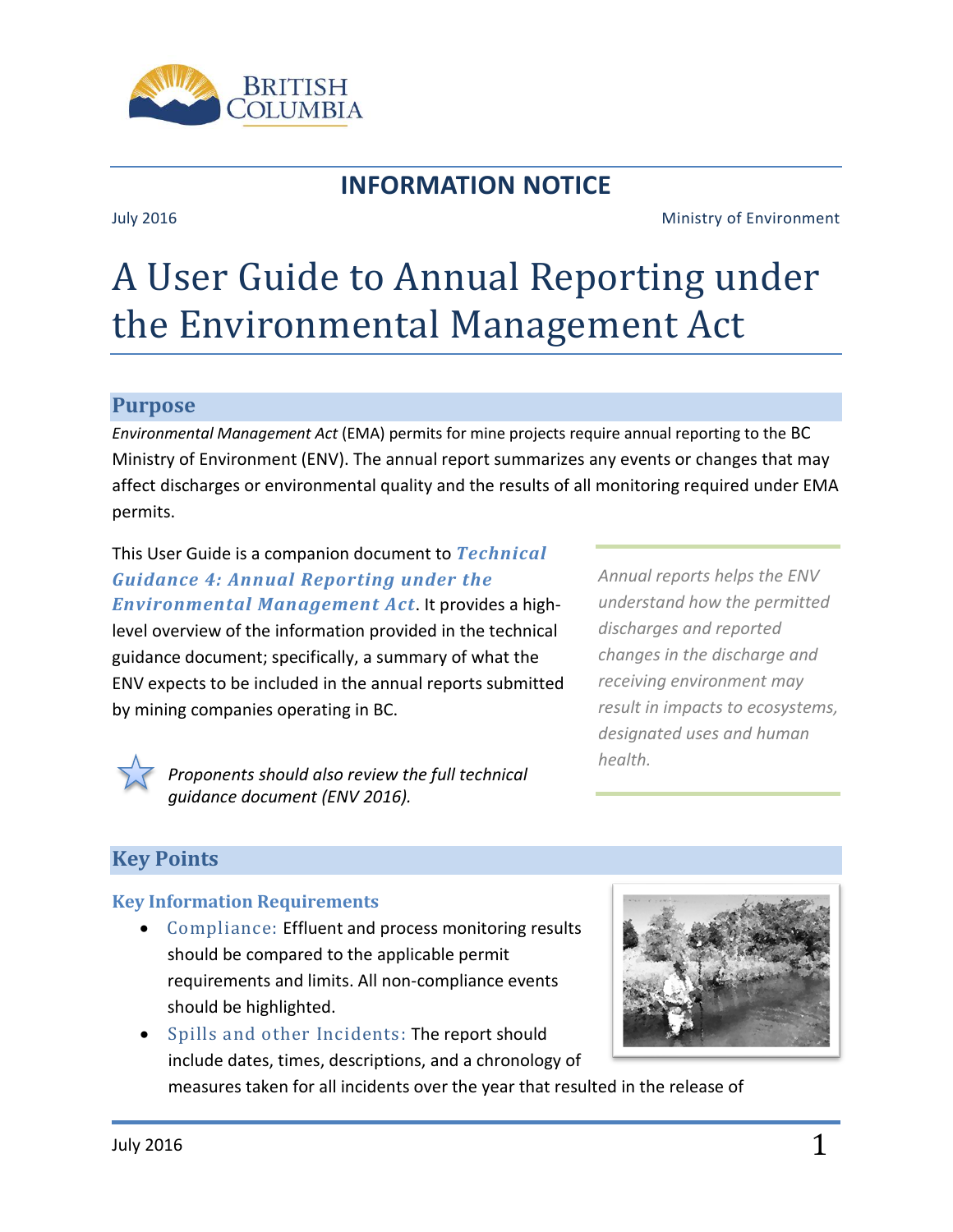

unauthorized effluent and air emissions.

- Management Plan Summaries: A summary of activities that occurred during the year related to applicable management plans in place on site.
- Environmental Effects: Monitoring results need to be summarized and impacts assessed.
- Recommendations: On how existing impacts will be resolved or minimized, how noncompliance and/or impacts will be avoided in the future, whether the monitoring program is still sufficient and effective, and how to enhance the monitoring program, if required.

#### **Report Outline**

- Executive Summary: Summarizes the most important information for the reader. Focuses on compliance and environmental risk.
- Description of Mine Operation and Discharges: A description of the mine activities and authorized and associated discharges (including seepage and run-off). Must include a map.
- Chemical Reagents and Waste Storage: An inventory of hazardous products stored on site, reclaim water volume, remaining storage capacity etc.
- Incidents: A brief description of any incidents releasing effluent (or air emissions) into the environment and whether or not they violate the terms of the permit or authorization.
- Monitoring: Summarize, interpret and discuss the results of all environmental monitoring as required in the associated discharge permit. This includes:
	- $\checkmark$  a monitoring program description;
	- $\checkmark$  sampling methodology and equipment used, noting any variations in data collection;
	- $\checkmark$  a description of the Quality Assurance (QA) measures and procedures used;
	- $\checkmark$  hydrological and flow monitoring results (e.g. discharge flow results);
	- $\checkmark$  water quality monitoring results (including toxicity results and summary statistics); and,
	- $\checkmark$  data interpretation (e.g. identifying any permit limit exceedances, the environmental risk the non-compliance posed, what was done to deal with the non-compliance, etc.).
- Summary and Conclusion: include recommendations for any proposed program changes and/or permit amendments for the upcoming year.
- Appendices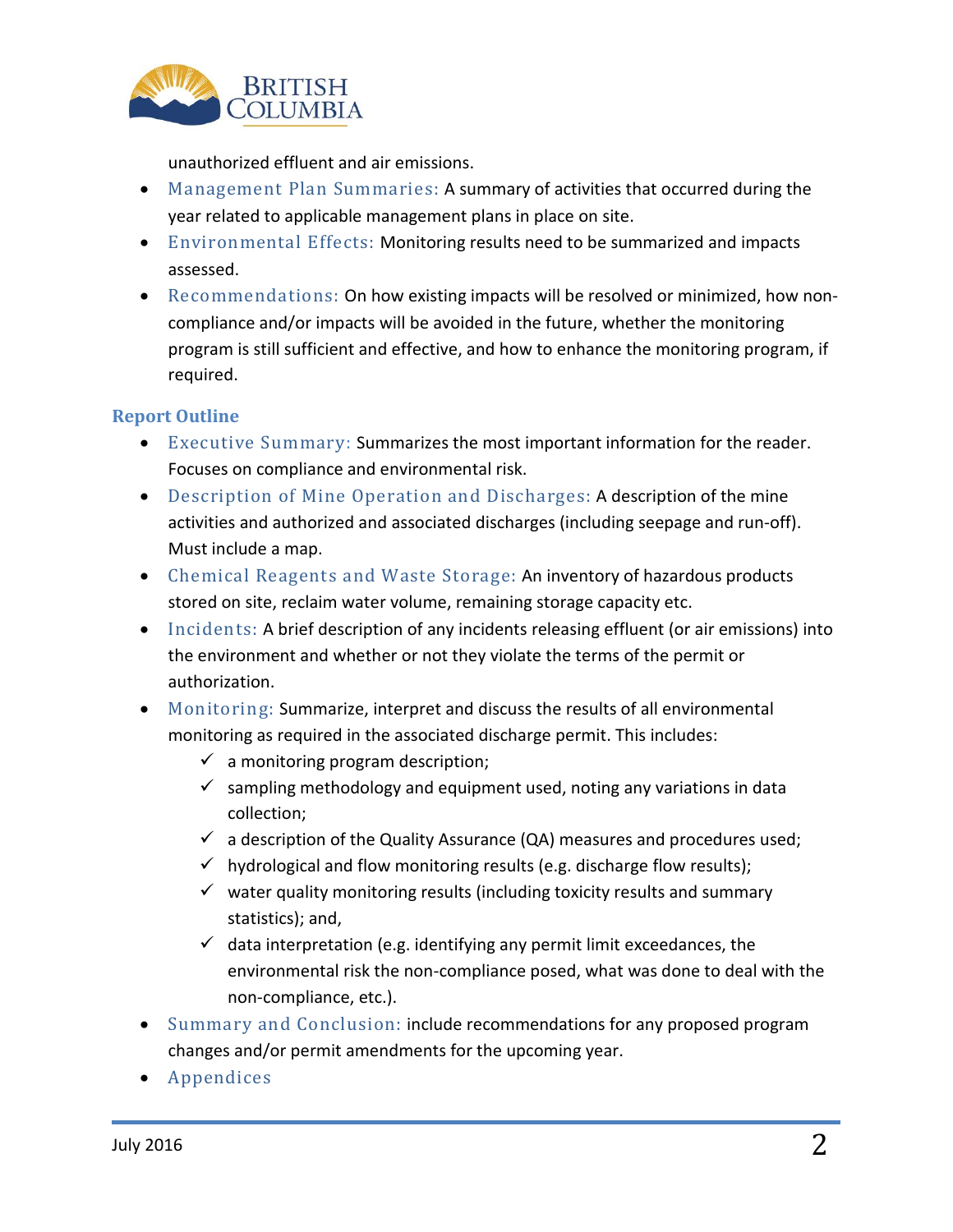

#### **Additional Reporting Requirements**

The inclusion of additional sections in the annual report document is expected in order to address the reporting requirements pertaining to any other authorizations issued by the ENV. This may include the following:

- $\checkmark$  Refuse and air drainage permit summary;
- $\checkmark$  Reclamation activities summary;
- $\checkmark$  Ongoing acid rock drainage and metal leeching assessment and data collection; and
- $\checkmark$  Information on the receiving water environment.



#### **Annual Status Form**

Authorization holders with annual fees in excess of \$20,000, or security in excess of \$100,000, are required to submit an Annual Status Form (ASF) as an appendix to an annual report. The ASF provides a comprehensive review of your authorization's compliance status. See [FAQs,](http://www2.gov.bc.ca/assets/gov/environment/waste-management/waste-discharge-authorization/datamart/asf_faq.pdf) [Annual Status Form Template](http://www2.gov.bc.ca/assets/gov/environment/waste-management/waste-discharge-authorization/datamart/asf_template_instruction.xlsm) and [Examples](http://www2.gov.bc.ca/assets/gov/environment/waste-management/waste-discharge-authorization/datamart/asf_examples.pdf) for instructions and templates for the ASF.

#### **Data and Report Submissions**

All linked documents are available on the [Data and Report Submissions](http://www2.gov.bc.ca/gov/content/environment/waste-management/waste-discharge-authorization/data-and-report-submissions) webpage. All annual reports requiring submission to the Ministry should be named according to ENV conventions and sent to the Routine Environmental Reporting Submission Mailbox (RERSM) at [EnvironmentalReporting@gov.bc.ca.](mailto:EnvironmentalReporting@gov.bc.ca) Guidelines on how to name the files and e-mail subject lines are available in the online [Naming Conventions](http://www2.gov.bc.ca/assets/gov/environment/waste-management/waste-discharge-authorization/datamart/rersm_naming_convention.pdf) Guidance Document.

#### **Appendices**

Please review the original [Technical Guidance 4: Annual Reporting under the Environmental](http://www2.gov.bc.ca/gov/content/environment/waste-management/industrial-waste/mining-smelting/guidance-documents)  [Management Act](http://www2.gov.bc.ca/gov/content/environment/waste-management/industrial-waste/mining-smelting/guidance-documents) document for an example table of contents for a water quality report (Appendix A) and information on data presentation (Appendix B).

#### **References**

Ministry of Environment (ENV). 2016. Technical Guidance 4: Annual Reporting under the Environmental Management Act, a Guide for Mines in British Columbia, Version 1.3., EnvironmentalProtection Division, Regional Operations Branch, Victoria, B.C. Available online at

[http://www2.gov.bc.ca/gov/content/environment/waste-management/industrial-](http://www2.gov.bc.ca/gov/content/environment/waste-management/industrial-waste/mining-smelting/guidance-documents)